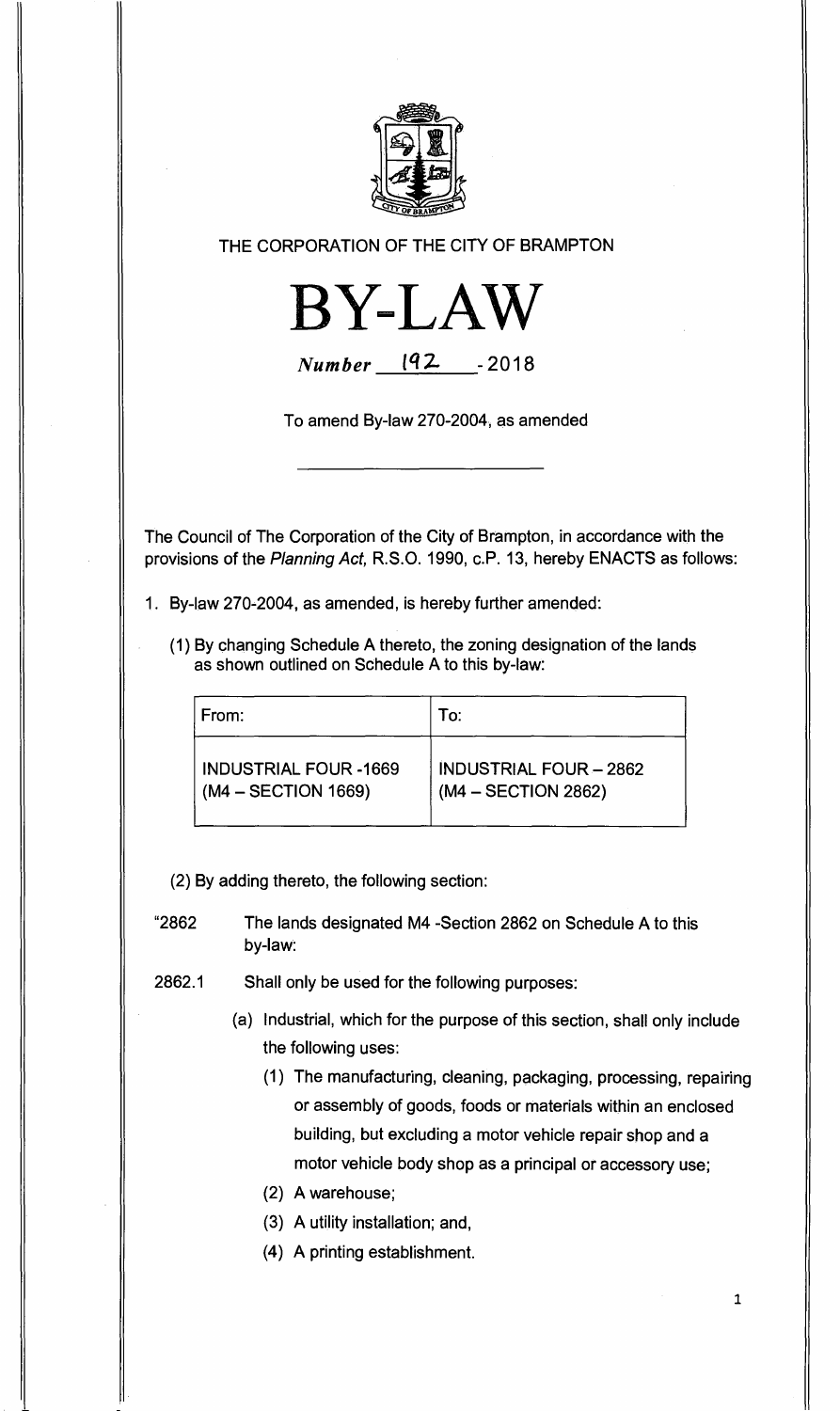- **(b) Non-Industrial, which for the purpose of this section, shall only include the following uses:** 
	- **(1) A retail establishment;**
	- **(2) A retail warehouse**
	- **(3) A grocery store;**
	- **(4) A personal service shop;**
	- **(5) A dry Cleaning and laundry distribution station;**
	- **(6) A laundromat;**
	- **(7) A bank, trust company, and finance company;**
	- **(8) A health or fitness centre;**
	- **(9) A custom workshop;**
	- **(10) An animal hospital;**
	- **(11) A place of commercial recreation;**
	- **(12) A commercial, technical and recreational school;**
	- **(13) A dining room restaurant, and a take-out restaurant;**
	- **(14) A hotel or motel;**
	- **(15) A service shop;**
	- **(16) A banquet hall;**
	- **(17) A community club;**
	- **(18) An office;**
	- **(19) A day care centre;**
	- **(20) A supermarket;**
	- **(21) A private school;**
	- **(22) A recreation facility or structure; and,**
	- **(23) A place of worship.**
- **(c) Accessory Non-Industrial Uses, which for the purpose of this section, shall only include the following uses:** 
	- **(1) A garden centre sales establishment associated with a grocery store or retail warehouse; and,**
	- **(2) Purposes accessory to the other permitted purposes.**
- **2862.2 shall be subject to the following requirements and restrictions:** 
	- **(a) Building Setbacks:** 
		- **(1) Industrial Uses: A minimum of 12 metres and a maximum of 33 metres to The Gore Road; and,**
		- **(2) Non-Industrial Uses: A minimum of 6 metres or half the building height, whichever is the greater to The Gore Road;**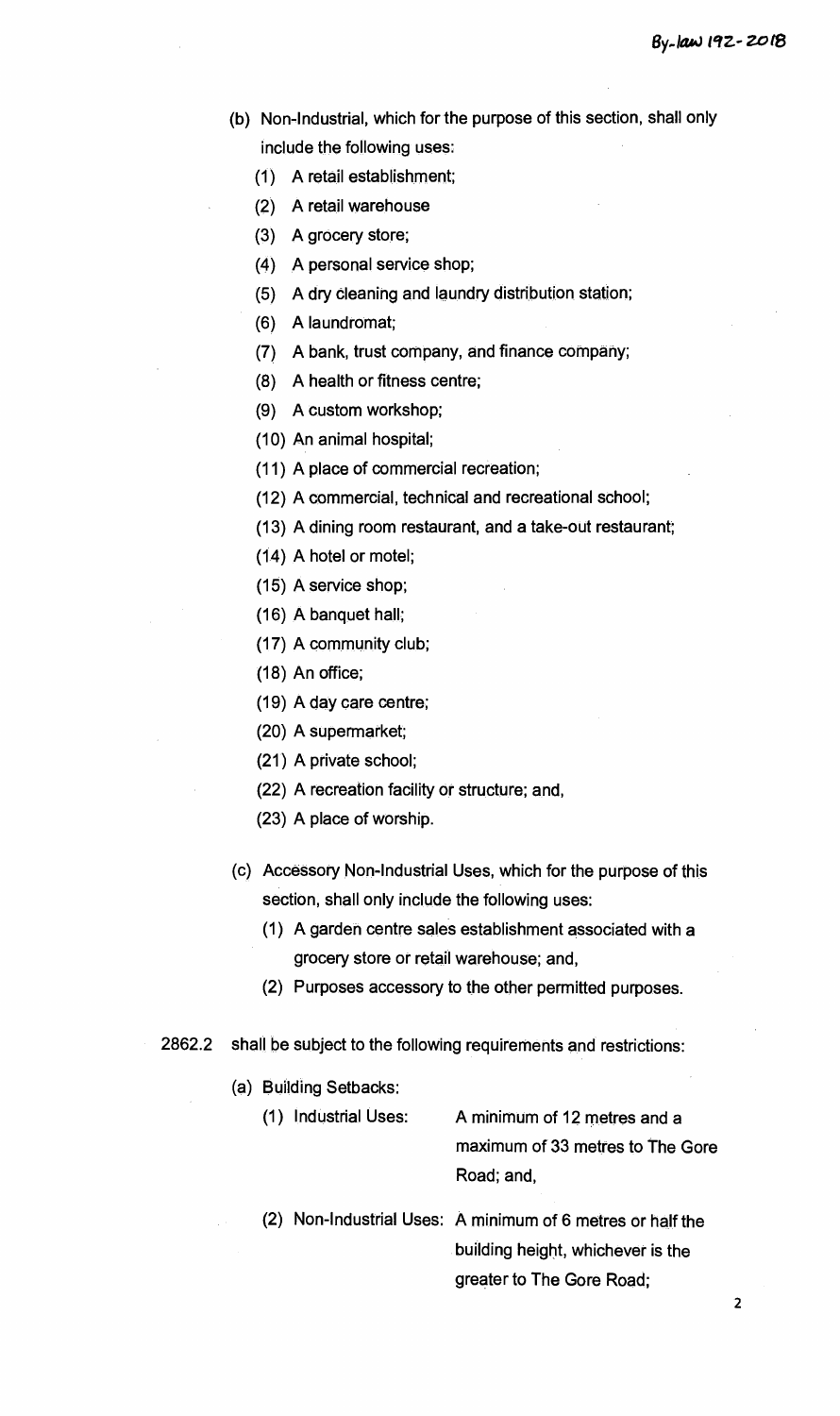(b) Minimum Landscaped Open Space: 6.0 metres along lot lines abutting The Gore Road and Fogal Road, (except at approved access locations;

- (c) Outside Storage: No outside storage shall be permitted, except for:
	- (1) seasonal goods associated with a Supermarket or Retail Warehouse, but such storage shall not be located within a yard abutting The Gore Road;
	- (2) Seasonal goods associated with a Supermarket or Retail Warehouse shall be permitted within the required parking area and shall be restricted to a maximum combined total area of 929 square metres;
- (d) Maximum Building Height:
	- (1) Industrial Uses: 1 storey, except for an ancillary office component in which case the maximum height shall be 3 storeys;
	- (2) Non-Industrial Uses: 2 storeys;
- (e) Vehicle. Loading:
	- (1) For all uses, there shall be no overhead doors on a building wall that faces The Gore Road unless screened from view from the street;
	- (2) For Industrial Uses, there shall be no overhead doors within 60 metres of The Gore Road, unless screened from view from the street;
- (f) Parking:
	- (1) A minimum of 446 parking spaces shall be provided;
- (g) The maximum cumulative gross floor area for all buildings on the site shall be 8,550.0 square metres;
- (h) The maximum permitted gross floor area dedicated to the sale of food in an individual supermarket shall be 1,140 square metres; and,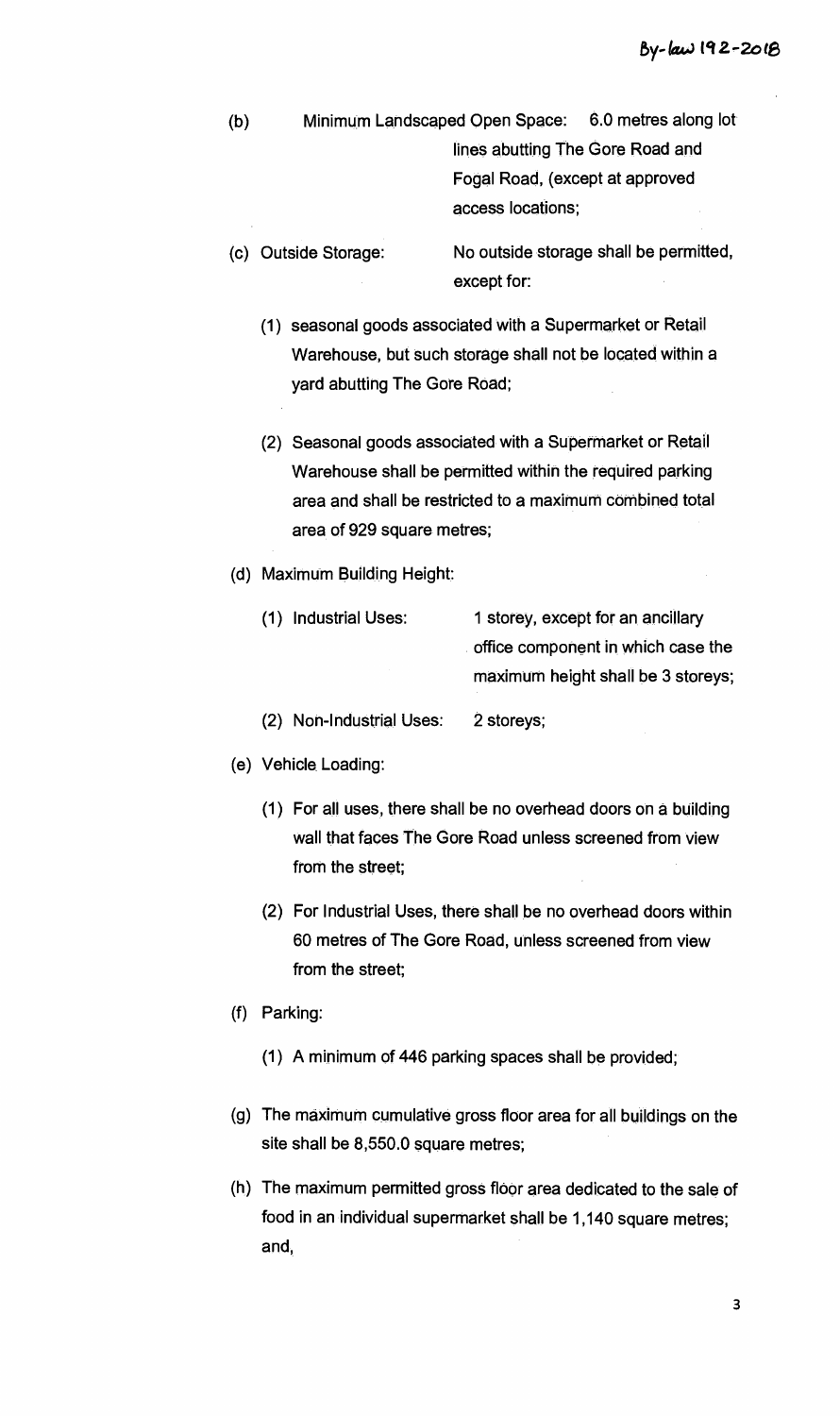- **(i) all restaurant refuse storage shall be enclosed in a climate controlled area within a building.**
- **2862.3 shall be subject to the following definition which shall apply for the purposes of this section 2862:**

**RETAIL WAREHOUSE shall mean a building or structure, or part of a building or structure, occupied by a single user and having a minimum gross floor area of 465 square metres. The use permitted shall be for the sale of non-food products displayed and stored in a warehouse format.** 

**2862.4 shall also be subject to the requirements and restrictions relating to the M4 zone for those uses permitted by Section 2862.1(a), or the SC zone for those uses permitted by Section 2862.1(b), and all the general provisions of this by-law which are not in conflict with those set out in Section 2862.2."** 

**ENACTED and PASSED this 12th day of September, 2018.** 



## Linda≅

**Peter Fay, City Clerk** 

C10E05.018

4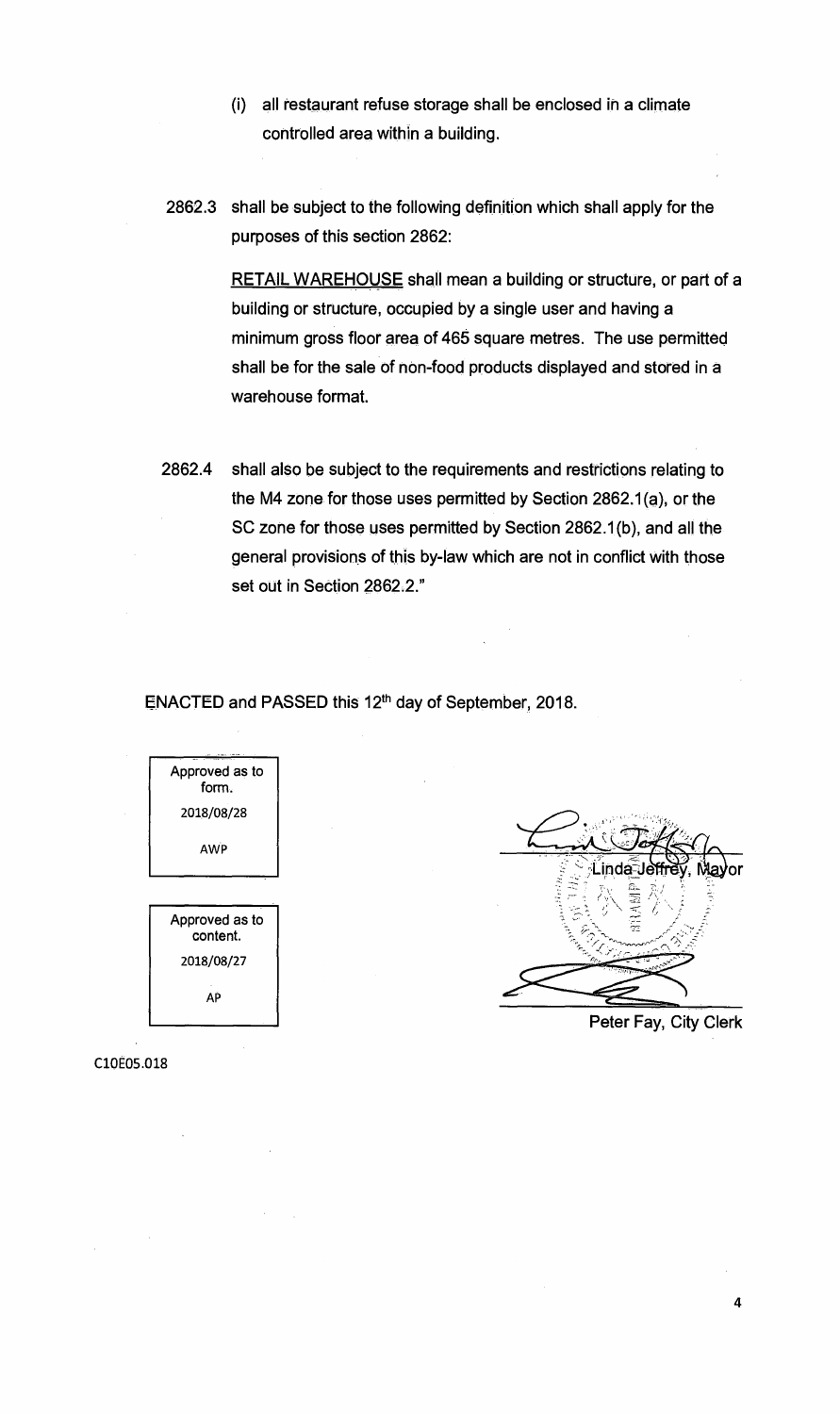